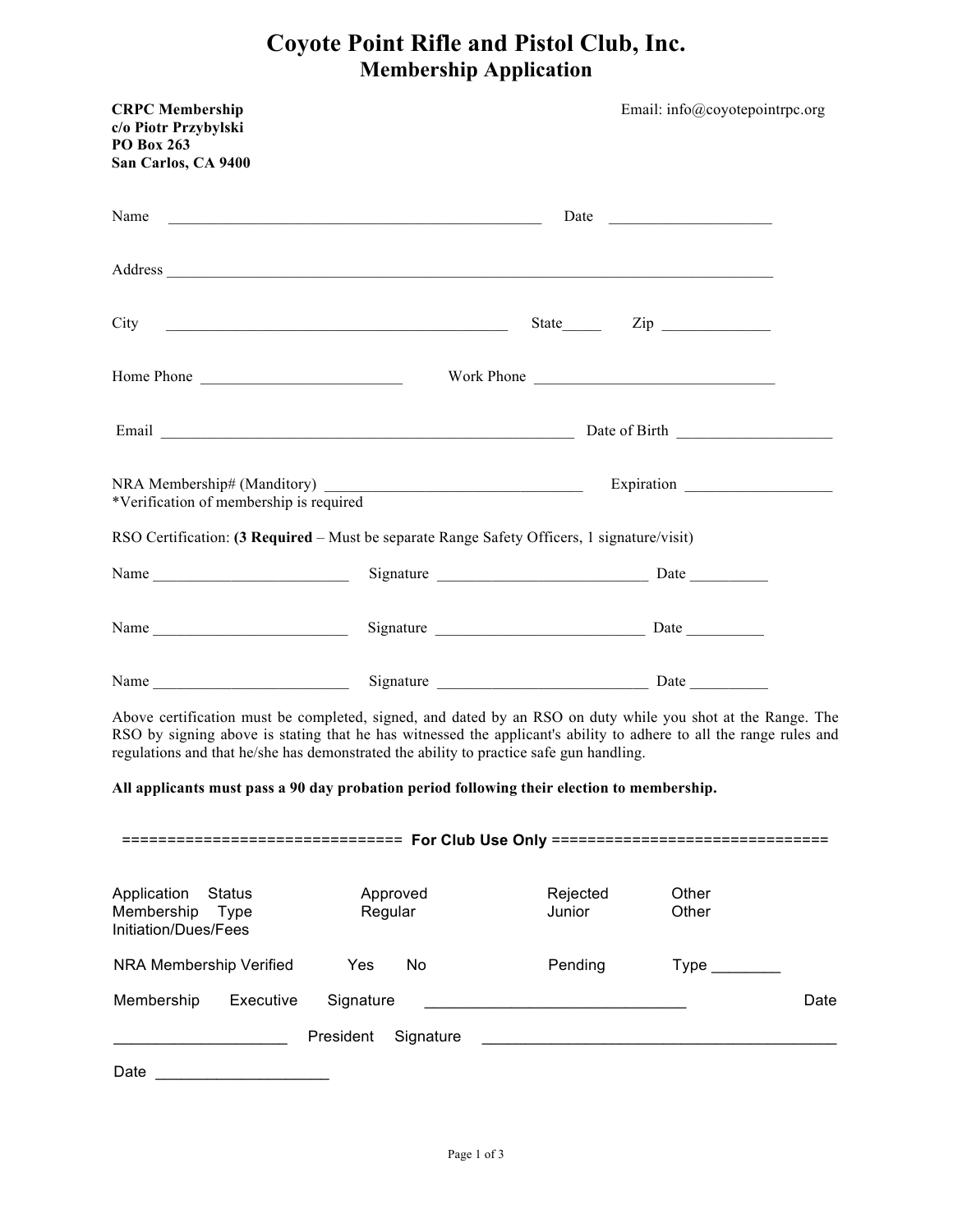## **Coyote Point Rifle and Pistol Club, Inc. Membership Application**

| Applicant Name                                                                                                                                                       | Date has been as a series of the series of the series of the series of the series of the series of the series of the series of the series of the series of the series of the series of the series of the series of the series |
|----------------------------------------------------------------------------------------------------------------------------------------------------------------------|-------------------------------------------------------------------------------------------------------------------------------------------------------------------------------------------------------------------------------|
| <b>Applicants Background Information:</b>                                                                                                                            |                                                                                                                                                                                                                               |
| 1. Are you a United States Citizen ? Yes No                                                                                                                          |                                                                                                                                                                                                                               |
| 2. Are you taking any medication regularly which may affect your ability to safely handle firearms? Yes                                                              | N <sub>0</sub>                                                                                                                                                                                                                |
| 3. Have you ever been convicted of a crime (misdemeanor or felony) Yes                                                                                               | N <sub>0</sub>                                                                                                                                                                                                                |
|                                                                                                                                                                      |                                                                                                                                                                                                                               |
|                                                                                                                                                                      |                                                                                                                                                                                                                               |
| 6. What formal firearm training (NRA Basic Firearms, Hunter Safety, Military, Peace Officer, etc.) have you had?                                                     |                                                                                                                                                                                                                               |
| 7. Are you a certified instructor in any firearms disciplines and if so, which ?<br>,我们也不能在这里的时候,我们也不能在这里的时候,我们也不能不能不能会不能会不能会不能会不能会不能会不能会不能会不能会。""我们的是我们的,我们也不能会不能会不 |                                                                                                                                                                                                                               |
| List other shooting club in which you hold membership. __________________________<br>8.                                                                              |                                                                                                                                                                                                                               |
| List the shooting events, competitions you now participate or intend to participate in.<br>9.                                                                        |                                                                                                                                                                                                                               |
| 10. Would you be interested in becoming an officer or board member of the Club.                                                                                      | N <sub>o</sub><br>Yes                                                                                                                                                                                                         |
| 11. Would you be interested in helping the Club if called upon ? (Work party, firing line etc.)                                                                      | No<br>Yes                                                                                                                                                                                                                     |
| 12. RSO Duty is Required. Do you have any special limitations which would preclude your ability to serve as a                                                        |                                                                                                                                                                                                                               |
| Range Safety Officer ?<br>Yes                                                                                                                                        | $No - If Yes, Explain -$<br>,我们也不会有什么。""我们的人,我们也不会有什么?""我们的人,我们也不会有什么?""我们的人,我们的人,我们的人,我们的人,我们的人,我们的人,我们的人,我                                                                                                                  |
| 13. Do you have any questions for the Club?                                                                                                                          |                                                                                                                                                                                                                               |